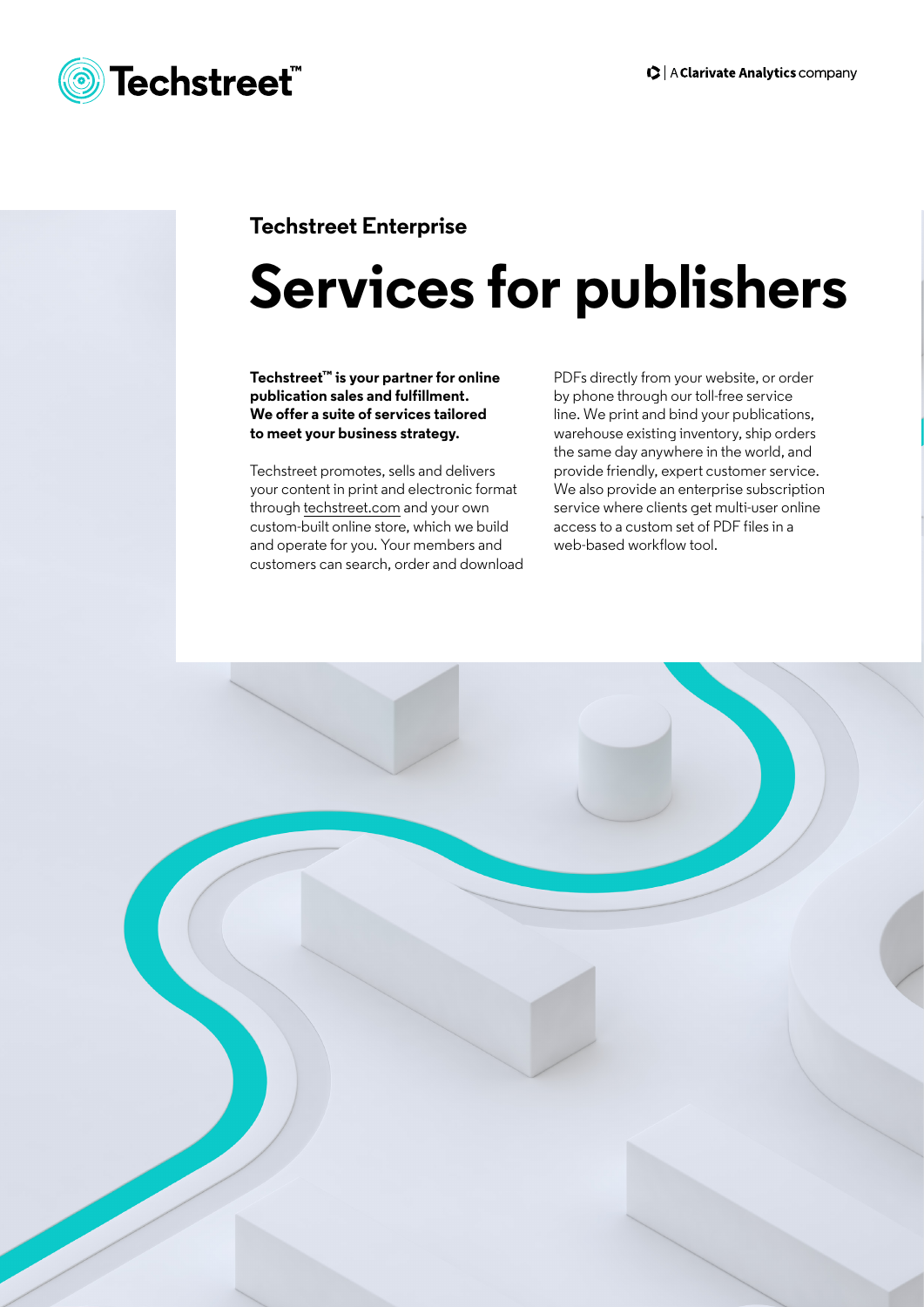## **Choose from these services**

- Strategic consulting to help market and sell your content
- Electronic data conversion and storage
- Branded online store seamlessly integrated with your existing website
- Advanced e-commerce features including PDF downloads, digital rights management (DRM), cross-selling tools, member discounts and loyalty points program
- Award-winning global sales and marketing network
- Enterprise subscription service for multi-user online global access
- Inventory management, hardcopy production and worldwide delivery
- Expert customer service
- Ongoing technology upgrades

## **Benefits of working with Techstreet**

- Launch your own state-of-the-art online store designed specifically for selling technical information
- Increase publication sales and improve brand awareness
- Optimize access to publications andbuild customer loyalty through an intuitive user experience
- Eliminate fulfillment costs and minimize printing and inventory expenses
- Sell your content through an enterprise-wide subscription service to corporate, academic and government organizations worldwide
- Eliminate copyright violations on electronic documents
- Satisfy more of your customers' needs by offering related third-party publications; earn a portion of all resulting sales
- Benefit from a unique partnership model with no out-of-pocket cost to your organization